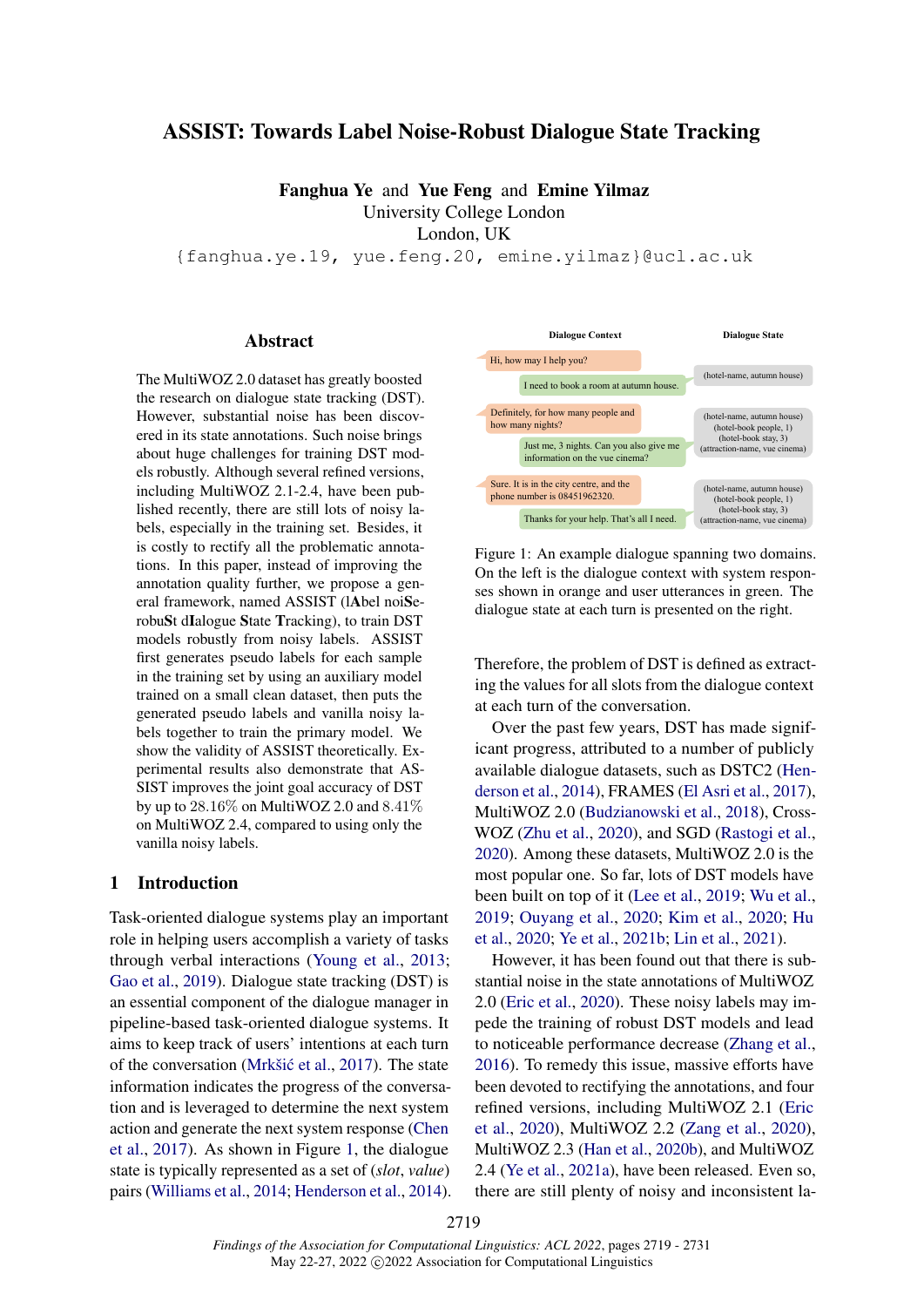bels. For example, in the latest version MultiWOZ 2.4, the validation set and test set have been manually re-annotated and tend to be noise-free. While the training set is still noisy, as it remains intact. In reality, it is costly and laborious to refine existing large-scale noisy datasets or collect new ones with fully precise annotations [\(Wei et al.,](#page-10-11) [2020\)](#page-10-11), let alone dialogue datasets with multiple domains and multiple turns. In view of this, we argue that it is essential to devise particular learning algorithms to train DST models robustly from noisy labels.

Although loads of noisy label learning algorithms [\(Natarajan et al.,](#page-10-12) [2013;](#page-10-12) [Han et al.,](#page-9-8) [2020a\)](#page-9-8) have been proposed in the machine learning community, most of them target only multi-class classification [\(Song et al.,](#page-10-13) [2020\)](#page-10-13). However, as illustrated in Figure [1,](#page-0-0) the dialogue state may contain multiple labels, which makes it unstraightforward to apply existing noisy label learning algorithms to the DST task. In this paper we propose a general framework, named ASSIST (lAbel noiSe-robuSt dIalogue State Tracking), to train DST models robustly from noisy labels. ASSIST first trains an auxiliary model on a small clean dataset to generate pseudo labels for each sample in the noisy training set. Then, it leverages both the generated pseudo labels and vanilla noisy labels to train the primary model. Since the auxiliary model is trained on the clean dataset, it can be expected that the pseudo labels will help us train the primary model more robustly. Note that ASSIST is based on the assumption that we have access to a small clean dataset. This assumption is reasonable, as it is feasible to manually collect a small noise-free dataset or re-annotate a portion of a large noisy dataset.

In summary, our main contributions include:

- We propose a general framework ASSIST to train robust DST models from noisy labels. To the best of our knowledge, we are the first to tackle the DST problem by taking into consideration the label noise.
- We theoretically analyze why the pseudo labels are beneficial and show that a proper combination of the pseudo labels and vanilla noisy labels can approximate the unknown true labels more accurately.
- We conduct extensive experiments on Multi-WOZ 2.0 & 2.4. The results demonstrate that ASSIST can improve the DST performance on both datasets by a large margin.

# 2 Problem Definition

In this section, we first provide the conventional definition of DST and then extend the definition to the noisy label learning scenario.

# 2.1 Conventional Dialogue State Tracking

Let  $\mathcal{X} = \{(R_1, U_1), \dots, (R_T, U_T)\}\)$  denote a dialogue of T turns, where  $R_t$  and  $U_t$  represent the system response and user utterance at turn  $t$ , respectively. The dialogue state at turn  $t$  is defined as  $\mathcal{B}_t = \{(s, v_t)|s \in \mathcal{S}\}\$ , where S denotes the set of predefined slots and  $v_t$  is the corresponding value of slot s. Following previous work [\(Lee et al.,](#page-10-4) [2019;](#page-10-4) [Hu et al.,](#page-9-5) [2020;](#page-9-5) [Ye et al.,](#page-10-8) [2021b\)](#page-10-8), a slot in this paper refers to the concatenation of the domain name and slot name so as to include the domain information. For example, we use "*hotel-name*" to represent the slot "*name*" in the hotel domain.

In general, the issue of DST is defined as learning a dialogue state tracker  $\mathcal{F}: \mathcal{X}_t \to \mathcal{B}_t$  that takes the dialogue context  $\mathcal{X}_t$  as input and predicts the dialogue state  $\mathcal{B}_t$  at each turn t as accurately as possible. Here,  $\mathcal{X}_t$  represents the dialogue history up to turn t, i.e.,  $\mathcal{X}_t = \{(R_1, U_1), \dots, (R_t, U_t)\}.$ 

# 2.2 Dialogue State Tracking with Noisy Labels

Conventionally, all the state labels are assumed to be correct. However, this assumption may not hold. In practice, dialogue state annotations are errorprone [\(Han et al.,](#page-9-7) [2020b\)](#page-9-7). There are a couple of reasons. First, the states are usually annotated by crowdworkers to improve the labelling efficiency. Due to limited knowledge, crowdworkers cannot annotate all the states with 100% accuracy, which naturally incurs noisy labels [\(Han et al.,](#page-9-8) [2020a\)](#page-9-8). Second, the dialogue may span multiple domains, which also increases the labelling difficulty. Apparently, the noisy labels are harmful and likely to lead to sub-optimal performance. Therefore, it is crucial to take them into consideration so as to train DST models more robustly.

Let  $\mathcal{B}_t = \{(s, \tilde{v}_t) | s \in \mathcal{S}\}\$ denote the noisy state annotations, where  $\tilde{v}_t$  is the noisy label of slot s at turn t. We use  $\mathcal{B}_t = \{(s, v_t)|s \in S\}$  to denote the noise-free state annotations. Here,  $v_t$  represents the true label of slot  $s$  at turn  $t$ , which is unknown. In fact, existing DST approaches are only able to learn a sub-optimal dialogue state tracker  $\tilde{\mathcal{F}} : \mathcal{X}_t \to \tilde{\mathcal{B}}_t$ rather than the optimal state tracker  $\mathcal{F}: \mathcal{X}_t \to \mathcal{B}_t$ , as none of them have considered the influence of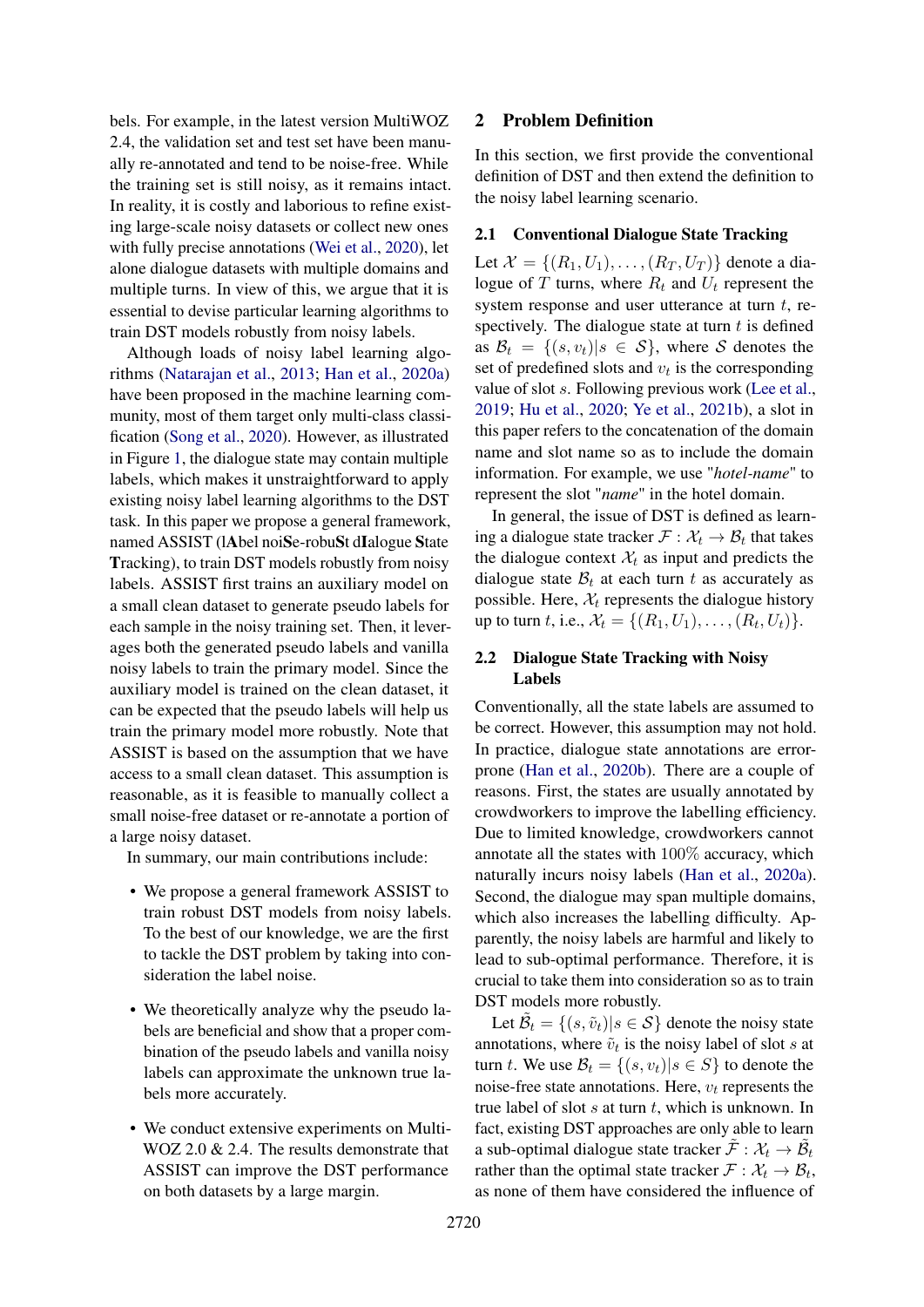noisy labels. In this work, we aim to learn a robust state tracker  $\mathcal{F}^*$  that can better approximate  $\mathcal F$  from the noisy state annotations  $\tilde{\mathcal{B}}_t$ .

# 3 Proposed Approach

We introduce a general framework ASSIST, aiming to train DST models robustly from noisy labels. We assume that a small clean dataset is accessible. Based on this dataset, ASSIST first trains an auxiliary model  $\mathcal{A}$ . Then, it leverages  $\mathcal{A}$  to generate pseudo labels for each sample in the noisy training set. The pseudo state annotations are represented as  $\breve{\mathcal{B}}_t = \{(s, \breve{v}_t) | s \in \mathcal{S}\}$ , where  $\breve{v}_t$  denotes the pseudo label of slot  $s$  at turn  $t$ . Afterwards, both the generated pseudo labels and vanilla noisy labels are exploited to train the primary model  $\mathcal{F}^*$ . That is, we intend to learn  $\mathcal{F}^* : \mathcal{X}_t \to C(\breve{\mathcal{B}}_t, \tilde{\mathcal{B}}_t)$ , where  $C(\breve{\mathcal{B}}_t, \tilde{\mathcal{B}}_t)$  is a combination of  $\breve{\mathcal{B}}_t$  and  $\tilde{\mathcal{B}}_t$ .

Essentially, any existing DST models can be employed as the auxiliary model. However, these models may lead to overfitting due to the small size of the clean dataset. To tackle this issue, we pro-pose a new simple model as the auxiliary model<sup>[1](#page-2-0)</sup>.

### 3.1 Auxiliary Model Architecture

Figure [2](#page-2-1) shows the architecture, which consists of a dialogue context semantic encoder, a slot attention module, and a slot-value matching module.

### Dialogue Context Semantic Encoder

Similar to [\(Lee et al.,](#page-10-4) [2019;](#page-10-4) [Kim et al.,](#page-10-7) [2020;](#page-10-7) [Ye](#page-10-8) [et al.,](#page-10-8) [2021b\)](#page-10-8), we utilize the pre-trained language model BERT [\(Devlin et al.,](#page-9-9) [2019\)](#page-9-9) to encode the dialogue context  $\mathcal{X}_t$  into contextual semantic representations. Let  $Z_t = R_t \oplus U_t$  be the concatenation of the system response and user utterance at turn t, where  $\oplus$  denotes the operator of sequence concatenation. Then, the dialogue context  $\mathcal{X}_t$  can be represented as  $X_t = Z_1 \oplus Z_2 \oplus \cdots \oplus Z_t$ .

We also concatenate each slot-value pair and denote the representation of the dialogue state at turn t as  $B_t = \bigoplus_{(s,v_t)\in \mathcal{B}_t, v_t \neq \text{none}} s \oplus v_t,$  in which only non-none slots are included.  $B_t$  can serve as a compact representation of the dialogue history. In view of this, we treat the previous turn dialogue state  $B_{t-1}$  as part of the input as well, which can be beneficial when  $X_t$  exceeds the maximum input length of BERT. The complete input sequence to the encoder module is then denoted as:

$$
I_t = [CLS] \oplus X_{t-1} \oplus B_{t-1} \oplus [SEP] \oplus Z_t \oplus [SEP],
$$

<span id="page-2-1"></span>

Figure 2: Overall architecture of the auxiliary model. The parameters of the BERT used to encode slots and values are fixed during the training process.

where  $[CLS]$  and  $[SEP]$  are the two special tokens introduced by BERT.

Let  $H_t \in \mathbb{R}^{|I_t| \times d}$  be the semantic matrix representation of  $I_t$ . Here,  $|I_t|$  and d denote the sequence length of  $I_t$  and the BERT output dimension, respectively. Then, we have:

$$
H_t = \text{BERT}_{finetune}(I_t),
$$

where  $BERT_{finetune}$  means that the BERT model will be fine-tuned during the training process.

For each slot s and its candidate value  $v' \in V_s$ , we employ another BERT to encode them into semantic vectors  $h^s \in \mathbb{R}^d$  and  $h^{v'} \in \mathbb{R}^d$ . Here,  $\mathcal{V}_s$ denotes the candidate value set of slot s. Unlike the dialogue context, we leverage the pre-trained BERT without fine-tuning to embed  $s$  and  $v'$ . Besides, we adopt the output vector corresponding to the special token [CLS] as an aggregated representation of slot  $s$  and value  $v'$ , i.e.,

$$
\mathbf{h}^{s} = \text{BERT}_{fixed}^{[CLS]}([CLS] \oplus s \oplus [SEP]),
$$
  

$$
\mathbf{h}^{v'} = \text{BERT}_{fixed}^{[CLS]}([CLS] \oplus v' \oplus [SEP]).
$$

### Slot Attention

The slot attention module is exploited to retrieve slot-relevant information for all the slots from the same dialogue context. The slot attention is a multihead attention [\(Vaswani et al.,](#page-10-14) [2017\)](#page-10-14). Specifically, the slot representation  $h^s$  is regarded as the query vector, and the dialogue context representation  $H_t$ is taken as both the key matrix and value matrix. The slot attention matches  $h^s$  to the semantic vector of each word in the dialogue context and calculates the attention score, based on which the slot-specific information can be extracted. Let  $a_t^s \in \mathbb{R}^d$  denote

<span id="page-2-0"></span><sup>&</sup>lt;sup>1</sup>We adopt existing DST models as the primary model.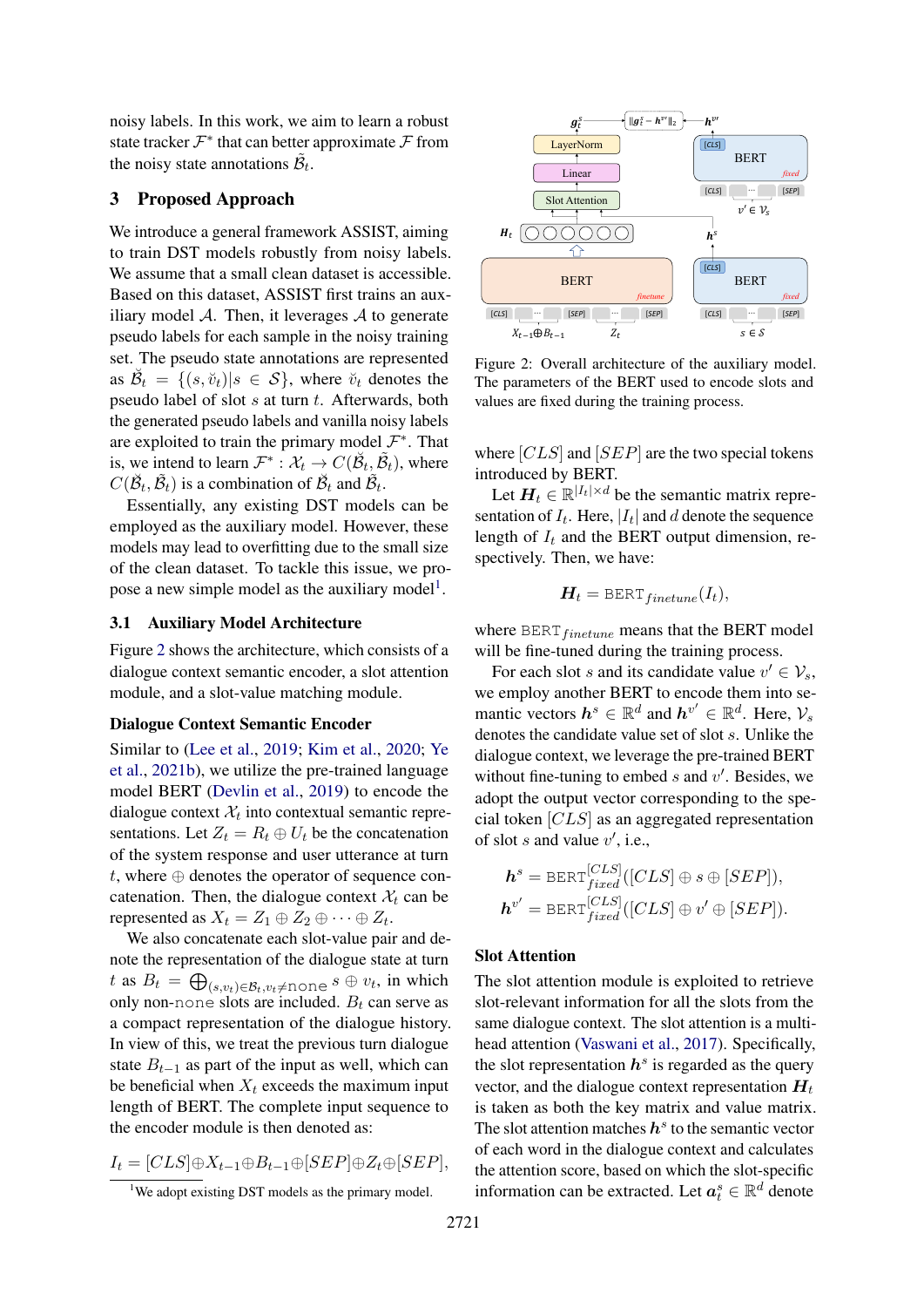a d-dimensional vector representation of the related information of slot  $s$  at turn  $t$ , we obtain:

$$
\boldsymbol{a}_t^s = \texttt{MultiHead}(\boldsymbol{h}^s, \boldsymbol{H}_t, \boldsymbol{H}_t).
$$

 $a_t^s$  is expected to be close to the semantic vector representation of the true value of slot s.

Considering that the output of BERT is normalized by layer normalization [\(Ba et al.,](#page-8-0) [2016\)](#page-8-0), we also feed  $a_t^s$  to a layer normalization layer, which is preceded by a linear transformation layer. The final slot-specific vector  $g_t^s \in \mathbb{R}^d$  is calculated as:

$$
\boldsymbol{g}^s_t = \texttt{LayerNorm}(\texttt{Linear}(\boldsymbol{a}^s_t)).
$$

#### Slot-Value Matching

The slot-value matching module is utilized to predict the value of each slot s. It first calculates the distance between the slot-specific representation  $g_t^s$  and the semantic representation of each candidate value  $v' \in V_s$ , i.e.,  $h^{v'}$ . Then, the candidate value with the smallest distance is selected as the prediction. The  $\ell_2$  norm is adopted to compute the distance. Denoting  $\hat{v}_t$  as the predicted value of slot  $s$  at turn  $t$ , we have:

$$
\hat{v}_t = \operatorname*{argmin}_{v' \in \mathcal{V}_s} \|g_t^s - \boldsymbol{h}^{v'}\|_2.
$$

# 3.2 Auxiliary Model Training

We leverage a small clean dataset to train the auxiliary model. Since the true labels are available, the auxiliary model is directly trained to maximize the joint probability of all slot values. The probability of the true value  $v_t$  of slot s at turn t is defined as:

$$
p(v_t|\mathcal{X}_t, s) = \frac{\exp(-\|\mathbf{g}_t^s - \mathbf{h}_t^v\|_2)}{\sum_{v' \in \mathcal{V}_s} \exp(-\|\mathbf{g}_t^s - \mathbf{h}^{v'}\|_2)},
$$

where  $h_t^v$  is the semantic representation of  $v_t$ . Maximizing the joint probability  $\Pi_{(s,v_t)\in \mathcal{B}_t} p(v_t|\mathcal{X}_t, s)$ is equivalent to minimizing the following objective:

$$
\mathcal{L}_{aux} = \sum_{(s,v_t)\in\mathcal{B}_t} -\log p(v_t|\mathcal{X}_t,s).
$$

# 3.3 Pseudo Label Generation

Our approach depends on the auxiliary model  $A$ to generate pseudo labels  $\breve{\mathcal{B}}_t = \{(s, \breve{v}_t) | s \in \mathcal{S} \}$  for each sample in the noisy training set. In this work, we treat each dialogue context  $\mathcal{X}_t$  rather than the entire dialogue as a training sample. Without loss of generality, the pseudo label generation process is denoted as follows:

$$
\breve{\mathcal{B}}_t = \mathcal{A}(\mathcal{X}_t, \mathcal{S}),
$$

where  $\mathcal{X}_t$  belongs to the noisy training set.

#### 3.4 Primary Model Training

To reduce the influence of noisy labels, we combine the generated pseudo labels and vanilla noisy labels to train the primary model.

Let  $\check{\boldsymbol{v}}_t$  and  $\tilde{\boldsymbol{v}}_t$  be the one-hot representation of the pseudo label  $\check{v}_t$  and vanilla noisy label  $\tilde{v}_t$ , respectively. Then, we can define the combined label as:

$$
\boldsymbol{v}_t^c = \alpha \boldsymbol{\breve{v}}_t + (1 - \alpha) \boldsymbol{\tilde{v}}_t,
$$

where  $\alpha(0 \le \alpha \le 1)$  is a parameter to balance the pseudo labels and vanilla labels. We calculate the probability of  $v_t^c$  as below:

$$
p(\boldsymbol{v}_t^c|\mathcal{X}_t,s)=p(\breve{v}_t|\mathcal{X}_t,s)^\alpha p(\tilde{v}_t|\mathcal{X}_t,s)^{(1-\alpha)}.
$$

Here,  $p(\breve{v}_t|\mathcal{X}_t, s)$  and  $p(\tilde{v}_t|\mathcal{X}_t, s)$  correspond to the probability of  $\breve{v}_t$  and  $\tilde{v}_t$ , respectively.

Let  $C(\breve{\mathcal{B}}_t, \tilde{\mathcal{B}}_t) = \{(s, \boldsymbol{v}_t^c) | s \in \mathcal{S}\}$  represent the combined state annotations. The training objective of the primary model is then defined as:

$$
\mathcal{L}_{pri} = \sum_{(s,v_t^c) \in C(\breve{\mathcal{B}}_t, \breve{\mathcal{B}}_t)} -\log p(\mathbf{v}_t^c | \mathcal{X}_t, s)
$$
  
\n
$$
= \alpha \sum_{(s,\breve{v}_t) \in \breve{\mathcal{B}}_t} -\log p(\breve{v}_t | \mathcal{X}_t, s)
$$
  
\n
$$
+ (1 - \alpha) \sum_{(s,\tilde{v}_t) \in \breve{\mathcal{B}}_t} -\log p(\tilde{v}_t | \mathcal{X}_t, s)
$$
  
\n
$$
= \alpha \mathcal{L}_{pseudo} + (1 - \alpha) \mathcal{L}_{vanilla},
$$

where  $\mathcal{L}_{pseudo}$  and  $\mathcal{L}_{vanilla}$  correspond to the training objective of using only the pseudo labels and using only the vanilla noisy labels, respectively. By minimizing  $\mathcal{L}_{pri}$ , the primary model is trained to learn from the vanilla noisy labels and at the same time imitate the predictions of the auxiliary model.

#### 3.5 Theoretical Analysis

Since the pseudo labels are generated by the auxiliary model that has been trained on a small clean dataset, it can be expected that the combined labels are able to serve as a better approximation to the unknown true labels. Let  $v_t$  denote the one-hot representation of the unknown true value  $v_t$  of slot s at turn  $t$ . We adopt the mean squared loss to define the approximation error of any corrupted labels  $\ddot{v}_t$ associated with the noisy training set  $\mathcal{D}_n$  as:

$$
Y_{\ddot{\boldsymbol{v}}} = \frac{1}{|\mathcal{D}_n||\mathcal{S}|} \sum_{\mathcal{X}_t \in \mathcal{D}_n} \sum_{s \in \mathcal{S}} E_{\mathcal{D}_c}[\|\ddot{\boldsymbol{v}}_t - \boldsymbol{v}_t\|_2^2],
$$

where the expectation ranges over different choices of the clean dataset  $\mathcal{D}_c$ , and  $|\cdot|$  returns the cardinality of a set.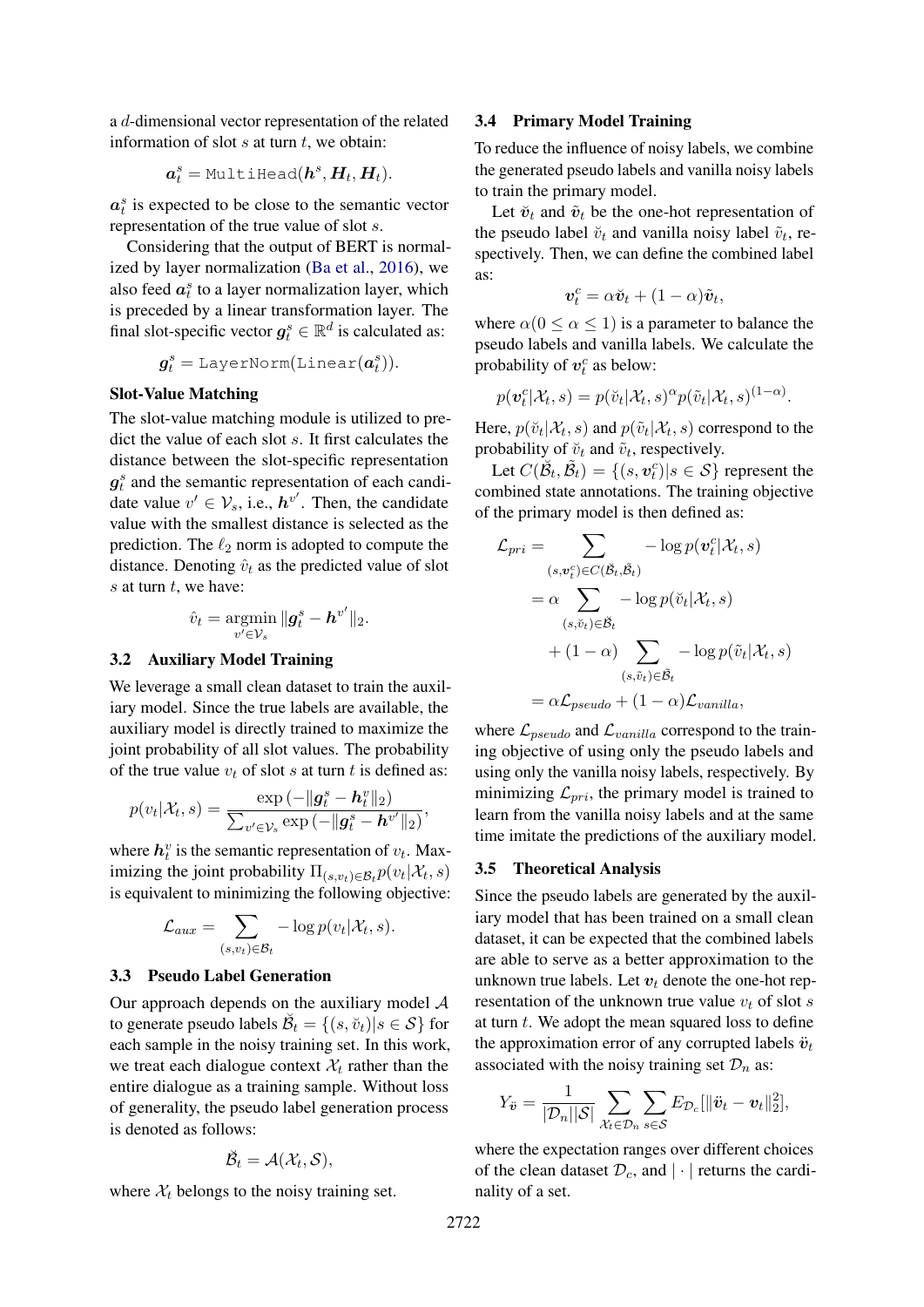Next, we show that the approximation error of the combined labels can be smaller than that of both the vanilla noisy labels and the generated pseudo labels. The details are presented in Theorem [1.](#page-4-0)

<span id="page-4-0"></span>Theorem 1. *The optimal approximation error with* respect to the combined labels  $v_t^c$  is smaller than *that of the vanilla labels*  $\tilde{\bm{v}}_t$  *and pseudo labels*  $\breve{\bm{v}}_t$ *, i.e.,*

$$
\min_{\alpha} Y_{\boldsymbol{v}^c} < \min\{Y_{\tilde{\boldsymbol{v}}}, Y_{\tilde{\boldsymbol{v}}}\}.
$$

*By setting*  $\alpha = \frac{Y_{\tilde{\boldsymbol{v}}}}{Y_{\tilde{\boldsymbol{v}}}+1}$  $\frac{Y_{\tilde{\bm{v}}}}{Y_{\tilde{\bm{v}}}+Y_{\tilde{\bm{v}}}}, Y_{\bm{v}^c}$  reaches its minimum:

$$
\min_{\alpha} Y_{\boldsymbol{v}^c} = \frac{Y_{\tilde{\boldsymbol{v}}} Y_{\tilde{\boldsymbol{v}}}}{Y_{\tilde{\boldsymbol{v}}} + Y_{\tilde{\boldsymbol{v}}}}.
$$

*Proof.* The proof is presented in Appendix [A.](#page-11-3)  $\Box$ 

Theorem [1](#page-4-0) indicates that if  $\alpha$  is set properly, the combined labels can approximate the unknown true labels more accurately. Hence, we can potentially train the primary model more robustly. Note that we cannot calculate the optimal value of  $\alpha$  directly.

# 4 Experimental Setup

# 4.1 Datasets

We adopt MultiWOZ 2.0 [\(Budzianowski et al.,](#page-9-4) [2018\)](#page-9-4) and MultiWOZ 2.4 [\(Ye et al.,](#page-10-10) [2021a\)](#page-10-10) as the datasets in our experiments. MultiWOZ 2.0 is one of the largest publicly available multi-domain taskoriented dialogue datasets, including about 10,000 dialogues spanning seven domains. MultiWOZ 2.4 is the latest refined version of MultiWOZ 2.0. The annotations of its validation set and test set have been manually rectified. While its training set remains intact and is the same as that of MultiWOZ 2.1 [\(Eric et al.,](#page-9-6) [2020\)](#page-9-6), in which 41.34% of the state values are changed, compared to MultiWOZ 2.0.

Since the *hospital* domain and *police* domain never occur in the test set, we use only the remaining five domains {*attraction*, *hotel*, *restaurant*, *taxi*, *train*} in our experiments. These domains have 30 slots in total. Considering that the validation set and test set of MultiWOZ 2.0 are noisy, we replace them with the *counterparts* of MultiWOZ 2.4[2](#page-4-1) . We preprocess the datasets following [\(Ye et al.,](#page-10-8) [2021b\)](#page-10-8). We use the validation set as the small clean dataset.

# 4.2 Evaluation Metrics

We exploit joint goal accuracy and slot accuracy as the evaluation metrics. The joint goal accuracy is defined as the proportion of dialogue turns in which the values of all slots are correctly predicted. It is the most important metric in the DST task. The slot accuracy is defined as the average of all individual slot accuracies. The accuracy of an individual slot is calculated as the ratio of dialogue turns in which its value is correctly predicted.

We also propose a new evaluation metric, termed as joint turn accuracy. We define joint turn accuracy as the proportion of dialogue turns in which the values of all *active* slots are correctly predicted. A slot becomes active if its value is mentioned in current turn and is not inherited from previous turns. The advantage of joint turn accuracy is that it can tell us in how many turns the turn-level information is fully captured by the model.

# 4.3 Primary DST Models

To verify the effectiveness of the proposed framework, we apply the generated pseudo labels to three different primary models.

SOM-DST: SOM-DST [\(Kim et al.,](#page-10-7) [2020\)](#page-10-7) is an open vocabulary-based method. It treats the dialogue state as an explicit fixed-sized memory and selectively overwrites this memory at each turn.

STAR: STAR [\(Ye et al.,](#page-10-8) [2021b\)](#page-10-8) is a predefined ontology-based method. It leverages a stacked slot self-attention mechanism to capture the slot dependencies automatically.

AUX-DST: We also test using the proposed auxiliary model as the primary model. For the sake of description, we refer to this model as AUX-DST.

#### 4.4 Implementation Details

For the auxiliary model, the pre-trained BERT-baseuncased model is utilized as the dialogue context encoder. Another pre-trained BERT-base-uncased model with fixed weights is employed to encode the slots and their candidate values. The maximum input length of the BERT model is set to 512. The number of heads in the slot attention module is set to 4. The output dimension of the linear transformation layer is set to 768, which is the same as the dimension of the BERT outputs. Recall that the previous turn dialogue state is treated as part of the input. The ground-truth one is used during training, and the predicted one is used during testing<sup>[3](#page-4-2)</sup>.

<span id="page-4-1"></span> $2^2$ Despite this change, we still call the dataset MultiWOZ 2.0 in this paper for ease of exposition.

<span id="page-4-2"></span><sup>3</sup> Source code is available at: [https://github.com/](https://github.com/smartyfh/DST-ASSIST) [smartyfh/DST-ASSIST](https://github.com/smartyfh/DST-ASSIST)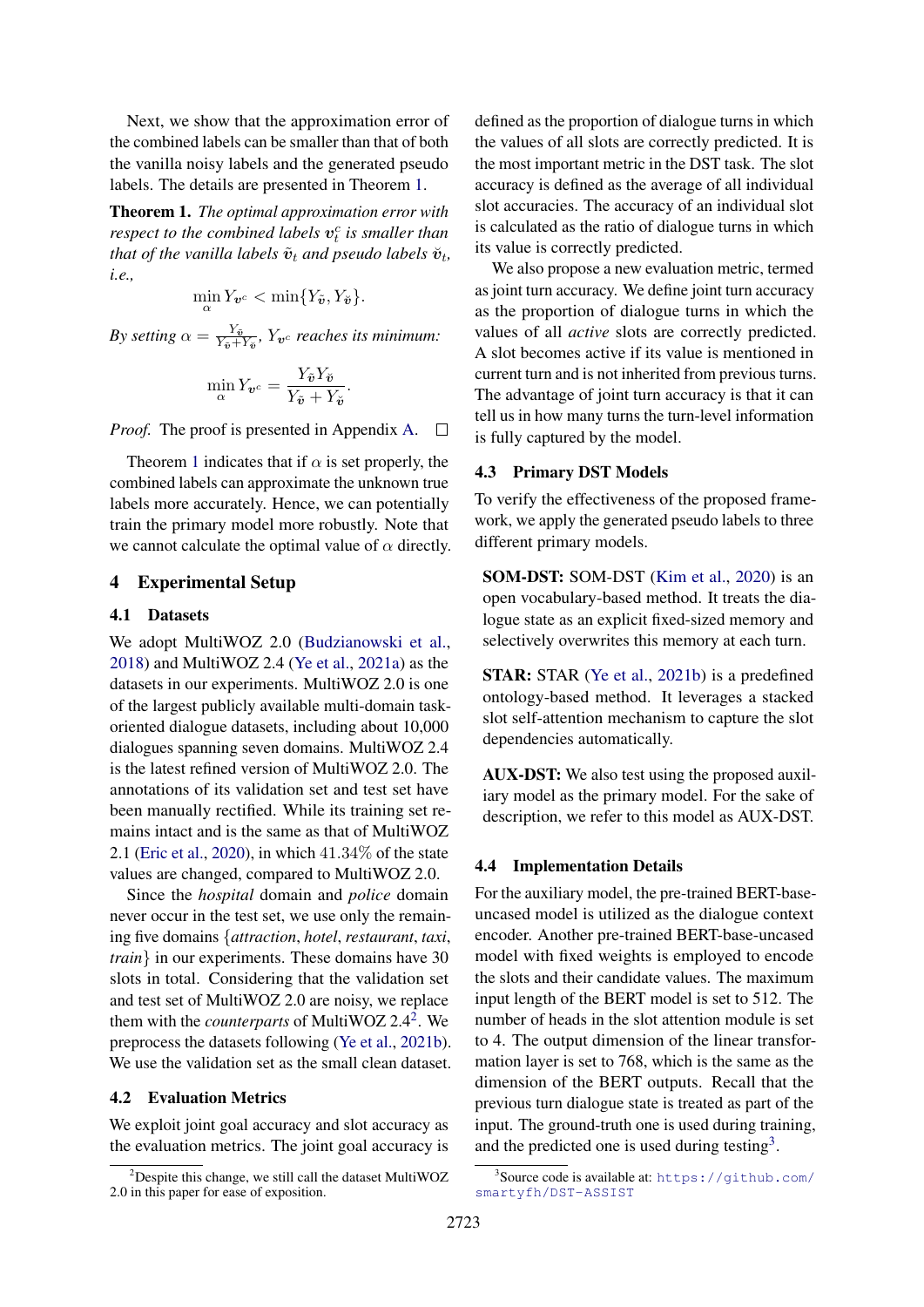<span id="page-5-0"></span>

| Primary<br><b>Models</b> | <b>Labels</b>  |               | MultiWOZ 2.0        |                  |                    | MultiWOZ 2.4         |                     |                    |
|--------------------------|----------------|---------------|---------------------|------------------|--------------------|----------------------|---------------------|--------------------|
|                          | <b>Vanilla</b> | <b>Pseudo</b> | Joint<br>$Goal(\%)$ | Joint<br>Turn(%) | $\text{Slot}(\% )$ | Joint<br>$Goal (\%)$ | Joint<br>$Turn(\%)$ | $\text{Slot}(\% )$ |
| SOM-DST                  | $\checkmark$   | X             | 45.14               | 77.86            | 96.71              | 66.78                | 87.81               | 98.38              |
|                          | Х              | ✓             | 67.06               | 87.95            | 98.47              | 68.69                | 88.41               | 98.55              |
|                          | $\checkmark$   | ✓             | 70.83               | 89.14            | 98.61              | 75.19                | 91.02               | 98.84              |
| <b>STAR</b>              |                | X             | 48.30               | 78.91            | 97.10              | 73.62                | 90.45               | 98.85              |
|                          | Х              | ✓             | 70.66               | 85.93            | 98.67              | 71.01                | 86.31               | 98.69              |
|                          | ✓              | ✓             | 74.12               | 88.93            | 98.86              | 79.41                | 91.86               | 99.14              |
| AUX-DST                  |                | X             | 45.66               | 78.76            | 96.95              | 70.37                | 89.31               | 98.67              |
|                          | Х              | ✓             | 70.39               | 86.28            | 98.67              | 70.68                | 86.82               | 98.68              |
|                          |                | ✓             | 73.82               | 88.29            | 98.84              | 78.14                | 91.03               | 99.07              |

Table 1: Performance comparison on MultiWOZ 2.0 and MultiWOZ 2.4. Note that MultiWOZ 2.0 and MultiWOZ 2.4 share the same test set in our experiments. The best scores are highlighted in bold.

We train the auxiliary model on the clean validation set and the primary model on the noisy training set. When training the auxiliary model, the noisy training set is leveraged to choose the best model. For all primary models, the parameter  $\alpha$  is set to 0.6 on MutliWOZ 2.0 and 0.4 on MultiWOZ 2.4. More training details can be found in Appendix [B.](#page-11-4)

# 5 Experimental Results

# 5.1 Main Results

Table [1](#page-5-0) presents the performance scores of the three different primary DST models on the test sets of MultiWOZ 2.0 & 2.4 when they are trained using our proposed framework ASSIST. For comparison, we also include the results when only the vanilla labels or only the pseudo labels are used to train the primary models.

As can be seen, ASSIST consistently improves the performance of the three primary models on both datasets. More concretely, compared to the results obtained using only the vanilla labels, AS-SIST improves the joint goal accuracy of SOM-DST, STAR, and AUX-DST on MultiWOZ 2.0 by 25.69%, 25.82%, and 28.16% absolute gains, respectively. On MultiWOZ 2.4, ASSIST also leads to  $8.41\%, 5.79\%,$  and  $7.77\%$  absolute joint goal accuracy gains. From Table [1,](#page-5-0) we further observe that the performance improvements on MultiWOZ 2.4 are lower than on MultiWOZ 2.0. This is because the training set of MultiWOZ 2.4 is the same as that of MultiWOZ 2.1 [\(Eric et al.,](#page-9-6) [2020\)](#page-9-6), in which lots of annotation errors have been fixed. We also observe that all the primary models demonstrate relatively good performance when only the pseudo labels are used. From these results, it can be concluded that the pseudo labels are beneficial and they can help us train DST models more robustly.

Another observation from Table [1](#page-5-0) is that SOM-DST tends to show comparable or even higher joint turn accuracy compared to STAR and AUX-DST, although its performance is worse in terms of joint goal accuracy and slot accuracy. This is because SOM-DST focuses on turn-active slots and copies the values for other slots from previous turns, while both STAR and AUX-DST predict the values of all slots from scratch at each turn. These results show that the joint turn accuracy can help us understand in more depth how different models behave.

<span id="page-5-1"></span>

Figure 3: Performance comparison on MultiWOZ 2.0 and MultiWOZ 2.4 by adopting STAR as the auxiliary model. We use lowercase letters in the legend to show that the models are taken as the auxiliary model.

#### 5.2 Applying STAR as the Auxiliary Model

Although any existing DST models can be adopted as the auxiliary model, we chose to propose a new simple one to reduce overfitting. In order to verify the superiority of the proposed model, we also apply STAR as the auxiliary model and compare their performance in Figure [3.](#page-5-1) We chose STAR due to its good performance, as shown in Table [1.](#page-5-0) From Figure [3,](#page-5-1) we observe that all three primary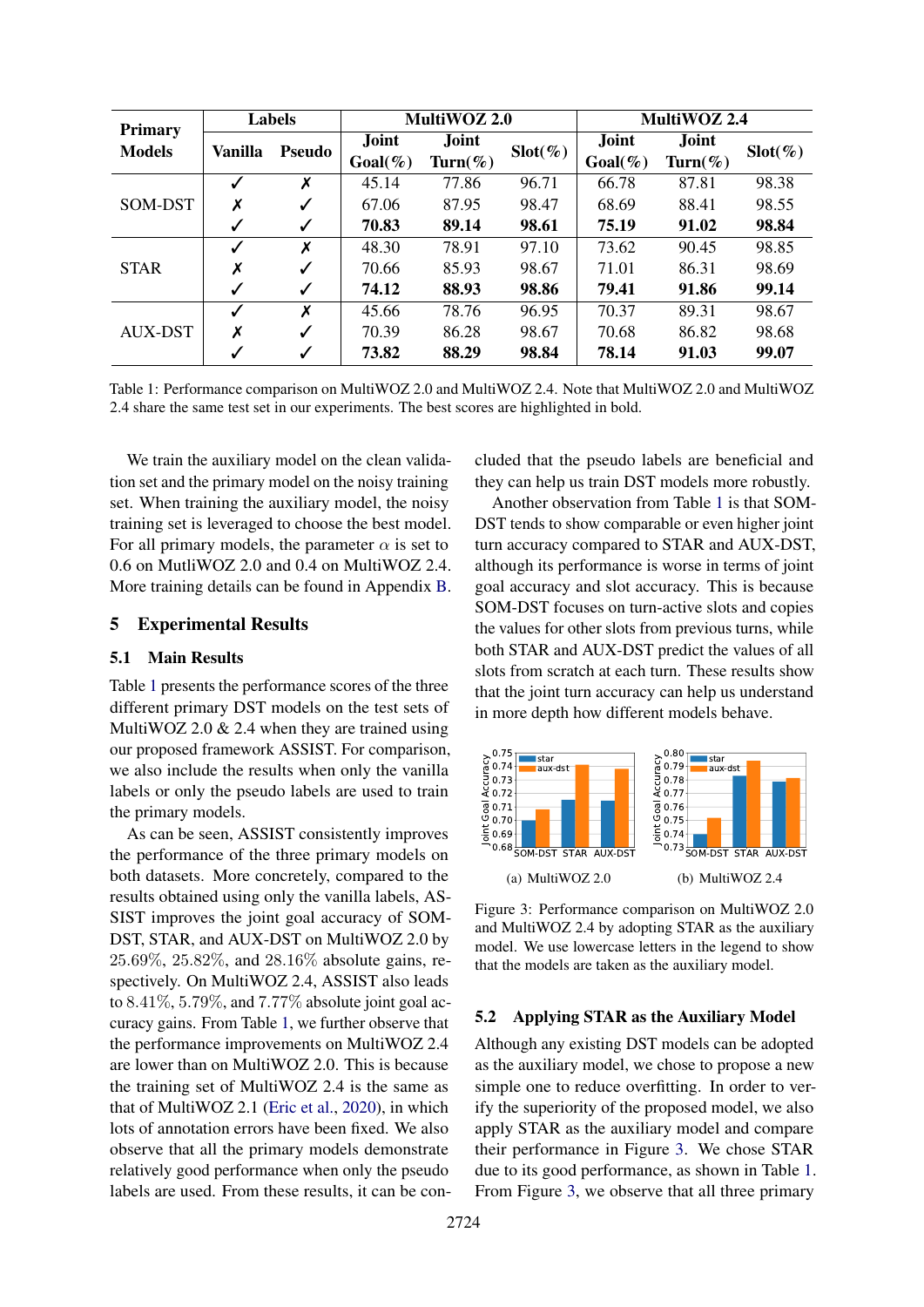<span id="page-6-0"></span>

Figure 4: Effects of the parameter  $\alpha$ . A larger  $\alpha$  indicates that more emphasis is put on the pseudo labels.



Figure 5: Effects of the size of the clean dataset. We include "Pseudo" and "Vanilla" for comparison.



Figure 6: Performance of the auxiliary model evaluated on the noisy training set of MultiWOZ 2.4.

models demonstrate higher performance on both datasets when using the proposed auxiliary model than using STAR as the auxiliary model. The results indicate that the proposed auxiliary model is able to generate pseudo labels with higher quality.

# 5.3 Effects of Parameter  $\alpha$

The parameter  $\alpha$  adjusts the weights of the pseudo labels and vanilla labels in the training phase. Here, we study the effects of  $\alpha$  by varying its value in the range of 0 to 1 with a step size of 0.1. Figure [4](#page-6-0) shows the results of AUX-DST. As can be seen,  $\alpha$  plays an important role in balancing the pseudo labels and vanilla labels. The best performance is achieved when  $\alpha$  is set to 0.6 on MultiWOZ 2.0 and 0.4 on MultiWOZ 2.4. Since the training set of MultiWOZ 2.0 has more noisy labels than that of MultiWOZ 2.4, more emphasis should be put on its pseudo labels to obtain the best performance. It is also noted that the performance difference between MultiWOZ 2.0 and MultiWOZ 2.4 dwindles away as  $\alpha$  increases. This is because the vanilla labels will contribute less to the training of the primary model when  $\alpha$  is set to be larger.

### 5.4 Effects of the Size of the Clean Dataset

Considering that our proposed framework ASSIST relies on a small clean dataset to train the auxiliary model that is further leveraged to generate pseudo labels for the training set, it is valuable to explore the effects of the size of the clean dataset on the performance of the primary model. For this purpose, we vary the number of dialogues in the clean dataset from  $500$  to  $1000<sup>4</sup>$  $1000<sup>4</sup>$  $1000<sup>4</sup>$  to generate different pseudo labels. We then combine these different pseudo labels with the vanilla labels to train the primary model AUX-DST. The results on Multi-WOZ 2.4 are reported in Figure [5.](#page-6-0) For comparison, we also include the results when only the pseudo labels or only the vanilla labels are used to train the primary model. As can be seen, the size of the clean dataset has a great impact on the performance of the primary model. Apparently, fewer clean data will lead to worse performance. Nevertheless, as long as the pseudo labels are combined with the vanilla labels, the primary model can consistently demonstrate the strongest performance.

# 5.5 Analyses on Pseudo Labels' Quality

The previous experiments have proven the effectiveness of the generated pseudo labels in training robust DST models. In this part, we provide further analyses on the quality of the pseudo labels to gain more insights into why they can be beneficial.

# 5.5.1 Quantitative Analysis

We first investigate whether the pseudo labels are consistent with the true labels. To achieve this goal, we can compute the joint goal accuracy and joint turn accuracy of the auxiliary model on the training set. However, the true labels of the training set are unavailable. As an alternative, we treat the vanilla noisy labels as true labels (note that only a portion of the vanilla labels are noisy). In this experiment, we also vary the number of clean dialogues to train the auxiliary model. Figure [6](#page-6-0) presents the results. As shown in Figure [6,](#page-6-0) the auxiliary model achieves higher performance when more clean dialogues are utilized to train it. If the entire validation set is used, it achieves around 50% joint goal accuracy and around 75% joint turn accuracy. Given that the vanilla noisy labels are regarded as the true labels, we can conjecture that the true performance is actually higher. This experiment shows that the pseudo labels are consistent with the unknown true labels to some extent and can serve as a good complement to the vanilla noisy labels.

<span id="page-6-1"></span><sup>4</sup>There are 1000 dialogues in total in the validation set.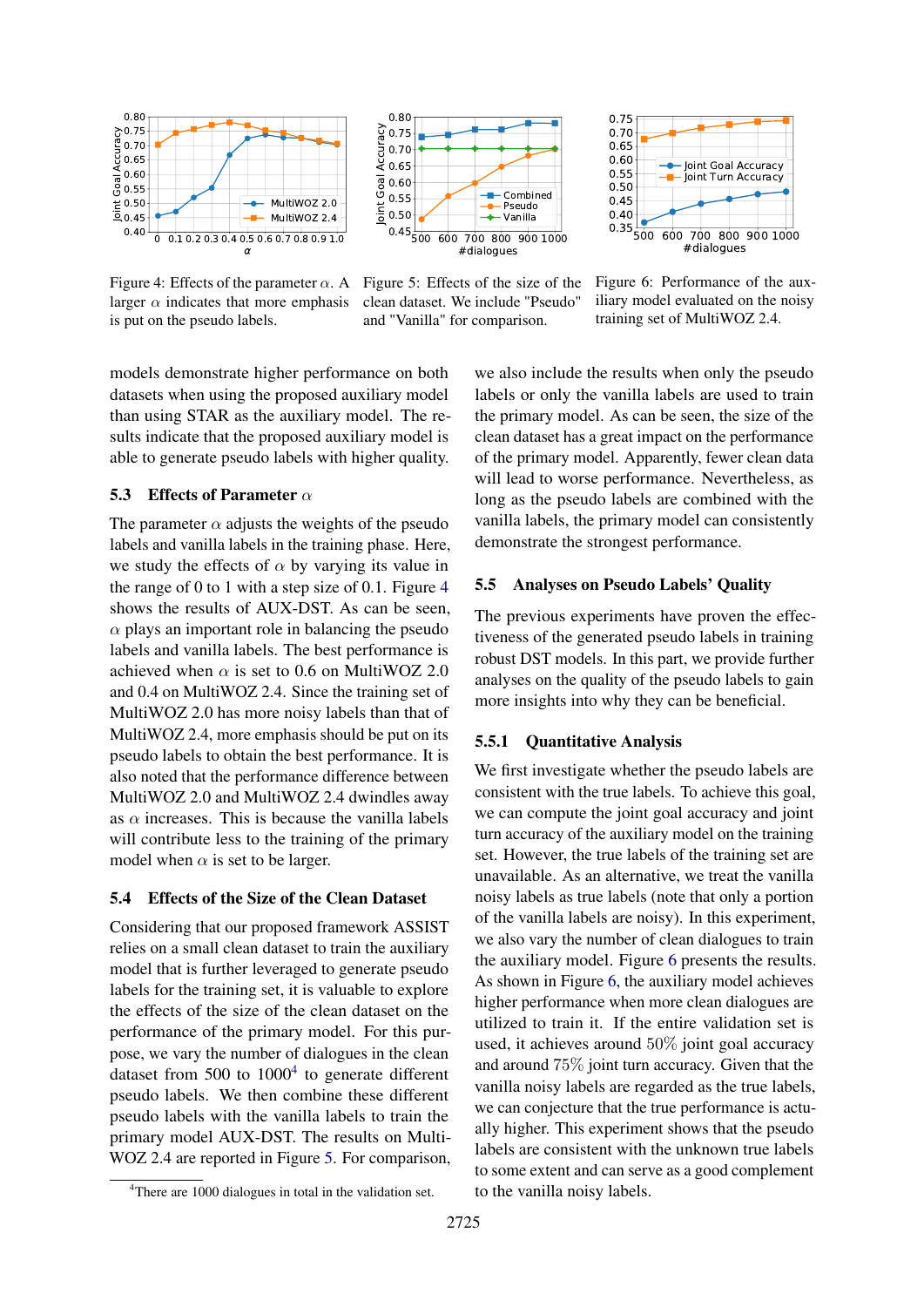<span id="page-7-0"></span>

| <b>Dialogue Context</b>                                                                                                                                     | Vanilla Labels                                                                              | <b>Pseudo Labels</b>                                                                                     |  |
|-------------------------------------------------------------------------------------------------------------------------------------------------------------|---------------------------------------------------------------------------------------------|----------------------------------------------------------------------------------------------------------|--|
| [sys]: Sure, da vinci pizzeria is a cheap Italian<br>restaurant in the area.<br><b>[usr]:</b> Would you mind making a reservation for<br>Thursday at 17:15? | (restaurant-name, da vinci pizzeria)                                                        | (restaurant-book day, thursday)<br>(restaurant-book time, 17:15)<br>(restaurant-name, da vinci pizzeria) |  |
| [sys]: Do you have a preferred section of town?<br><b>[usr]:</b> Not really, but I want free wifi and it<br>should be 4 star.                               | (hotel-internet, free)<br>$(hotel{\text -}stars, 4)$                                        | (hotel-area, dontcare)<br>(hotel-internet, free)<br>$(hotel{\text -}stars, 4)$                           |  |
| <b>[usr]:</b> I need to find out if there is a train going<br>to stansted airport that leaves after 12:30.                                                  | (train-arriveby, 13:03)<br>(train-destination, stansted airport)<br>$(train-leaved, 12:30)$ | (train-destination, stansted airport)<br>$(train-leaved, 12:30)$                                         |  |
| [usr]: I am staying in the west part of Cambridge<br>and would like to know about some places to go.                                                        | (attraction-area, west)                                                                     | (attraction-area, west)<br>(hotel-area, west)                                                            |  |

Table 2: Four dialogue snippets with their vanilla labels and the generated pseudo labels. These dialogue snippets are chosen from the training set of MultiWOZ 2.4. To save space, we only present turn-active slots and their values.

#### 5.5.2 Qualitative Analysis

To intuitively understand the quality of the pseudo labels, we show four dialogue snippets with their vanilla labels and the generated pseudo labels in Table [2.](#page-7-0) As can be seen, the vanilla labels of the first two dialogue snippets are incomplete, while all the missing information is presented in the pseudo labels. For the third dialogue snippet, the vanilla labels contain an unmentioned slot-value pair "*(trainarriveby, 13:03)*". This error has also been fixed in the pseudo labels. For the last dialogue snippet, the vanilla labels are correct. However, the pseudo labels introduce an overconfident prediction of the value of slot "*hotel-area*". This case study has verified again that the pseudo labels can be utilized to fix certain errors in the vanilla labels. However, the pseudo labels may bring about some new errors. Hence, we should combine the two types of labels so as to achieve the best performance.

<span id="page-7-1"></span>

| <b>Settings</b> | MultiWOZ 2.0 | MultiWOZ 2.4 |
|-----------------|--------------|--------------|
|                 | 45.66        | 71.80        |
| $T+C$           | 50.75        | 76.89        |
| $T+P$           | 73.82        | 78.47        |
| $T + C + P$     | 74.96        | 78.92        |

Table 3: The joint goal accuracy  $(\%)$  of AUX-DST on MultiWOZ 2.0 & 2.4 under different training settings. T: the noisy training set. C: the small clean dataset. P: the generated pseudo labels of the original training set. The reported scores are the best ones on the test set.

### 5.6 Pseudo Labels vs. Simple Combination

Aiming to better validate the effectiveness of the proposed framework, we also report the results when the small clean dataset is directly combined with the large noisy training set to train the primary model. We adopt AUX-DST as the primary model

and show the results in Table [3.](#page-7-1) Since the clean dataset (i.e., the validation set in our experiments) is combined with the training set, all the results in Table [3](#page-7-1) are the best ones on the test set. As can be observed, a simple combination of the noisy training set and clean dataset can lead to better results. However, the performance improvements are lower, compared to using pseudo labels (especially on MultiWOZ 2.0 due to its noisier training set). It is also observed that when both the clean dataset and the pseudo labels are utilized to train the model, even higher performance can be achieved. These results indicate that our proposed framework can make better use of the small clean dataset to train the primary model.

### 5.7 Error Analysis

We further investigate the error rate with respect to each slot. We adopt AUX-DST as the primary model and use AUX-DST(w/o p) to denote the case when only the vanilla labels are employed to train the model. The results on the test set of MultiWOZ 2.4 are illustrated in Figure [7,](#page-8-1) from which we can observe that the slot "*hotel-type*" has the highest error rate. Even though the error rate is reduced with the aid of the pseudo labels, it is still the highest one among all the slots. This is because the labels of this slot are confusing. It is also observed that the "*name*"-related slots have relatively high error rates. However, when the pseudo labels are used, their error rates reduce remarkably. Besides, we observe that the error rates of some slots are higher when the pseudo labels are leveraged. This is probably due to the fact that we have used the same parameter  $\alpha$  to combine the pseudo labels and vanilla labels of all slots. In practice, the noise rate with respect to each slot in the vanilla labels may not be exactly the same. This observation in-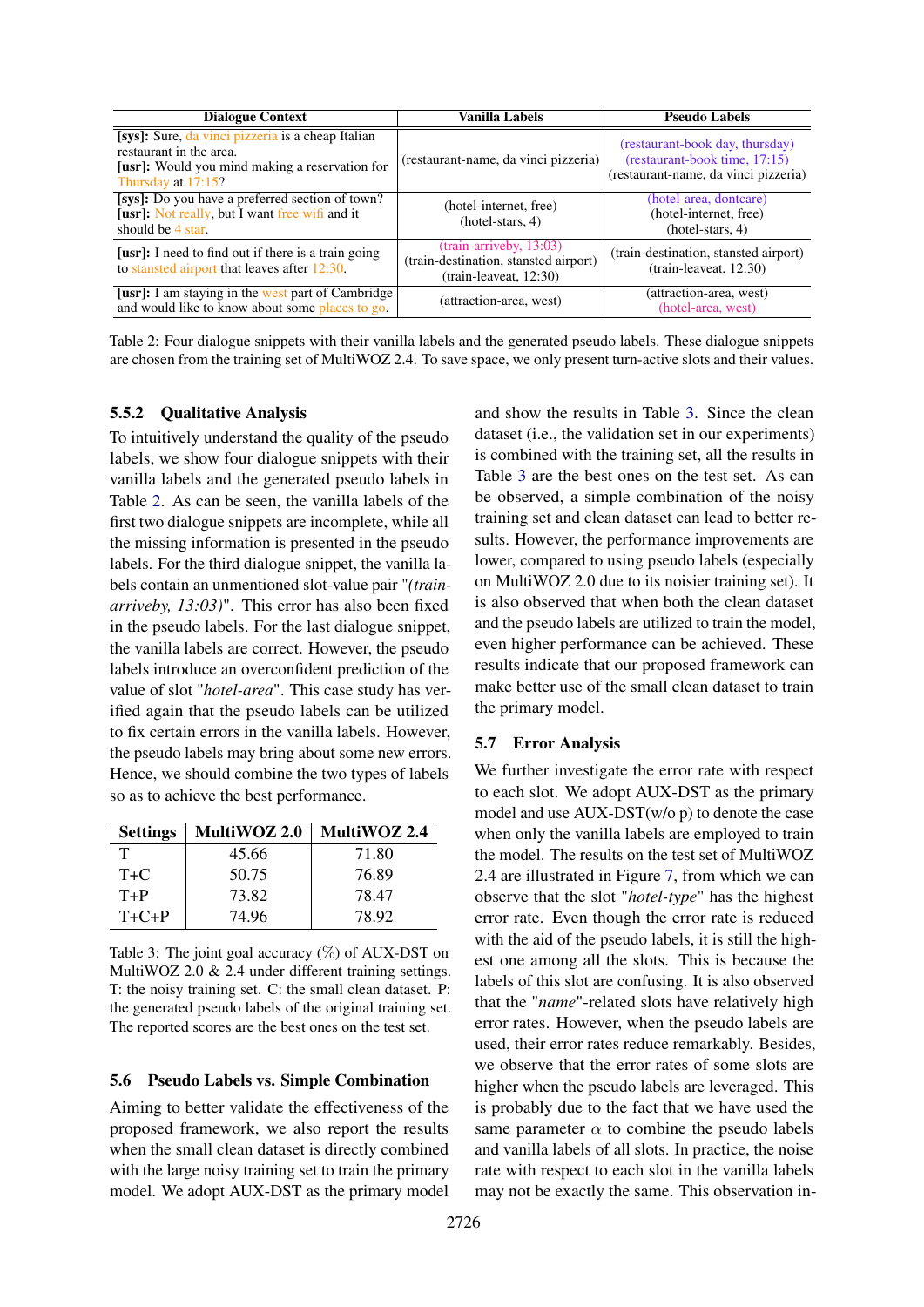<span id="page-8-1"></span>

Figure 7: The error rate of each slot on MultiWOZ 2.4.

spires us that more advanced techniques should be developed to combine the pseudo labels and vanilla labels, which we leave as our future work.

# 6 Related Work

In this section, we briefly review related work on DST and noisy label learning.

#### 6.1 Dialogue State Tracking

Recently, DST has got an enormous amount of attention, thanks to the availability of multiple largescale multi-domain dialogue datasets such as Multi-WOZ 2.0 [\(Budzianowski et al.,](#page-9-4) [2018\)](#page-9-4), MultiWOZ 2.1 [\(Eric et al.,](#page-9-6) [2020\)](#page-9-6), RiSAWOZ [\(Quan et al.,](#page-10-15) [2020\)](#page-10-15), and SGD [\(Rastogi et al.,](#page-10-3) [2020\)](#page-10-3). The most popular datasets are MultiWOZ 2.0 and MultiWOZ 2.1, and lots of DST models have been built on top of them [\(Lee et al.,](#page-10-4) [2019;](#page-10-4) [Wu et al.,](#page-10-5) [2019;](#page-10-5) [Ouyang](#page-10-6) [et al.,](#page-10-6) [2020;](#page-10-6) [Hosseini-Asl et al.,](#page-9-10) [2020;](#page-9-10) [Kim et al.,](#page-10-7) [2020;](#page-10-7) [Hu et al.,](#page-9-5) [2020;](#page-9-5) [Feng et al.,](#page-9-11) [2020;](#page-9-11) [Ye et al.,](#page-10-8) [2021b;](#page-10-8) [Lin et al.,](#page-10-9) [2021;](#page-10-9) [Liang et al.,](#page-10-16) [2021\)](#page-10-16).

These recent DST models can be grouped into two categories: predefined ontology-based models and open vocabulary-based models. The predefined ontology-based models treat DST as a multi-label classification problem and tend to demonstrate better performance [\(Chen et al.,](#page-9-12) [2020;](#page-9-12) [Zhang et al.,](#page-11-5) [2020;](#page-11-5) [Shan et al.,](#page-10-17) [2020;](#page-10-17) [Ye et al.,](#page-10-8) [2021b\)](#page-10-8). The open

vocabulary-based models leverage either span prediction [\(Heck et al.,](#page-9-13) [2020;](#page-9-13) [Gao et al.,](#page-9-14) [2020\)](#page-9-14) or sequence generation [\(Wu et al.,](#page-10-5) [2019;](#page-10-5) [Feng et al.,](#page-9-11) [2020;](#page-9-11) [Hosseini-Asl et al.,](#page-9-10) [2020\)](#page-9-10) to extract slot values from the dialogue context directly.

Although these DST models have made a huge success, they can only achieve sub-optimal performance, due to the lack of handling noisy labels. To the best of our knowledge, we are the first to take the noisy labels into consideration when tackling the DST problem.

### 6.2 Noisy Label Learning

Addressing noisy labels in supervised learning is a long-term studied problem [\(Frénay and Verley](#page-9-15)[sen,](#page-9-15) [2013;](#page-9-15) [Song et al.,](#page-10-13) [2020;](#page-10-13) [Han et al.,](#page-9-8) [2020a\)](#page-9-8). This issue becomes more prominent in the era of deep learning, as training deep models generally requires a lot of well-labelled data, but it is expensive and time-consuming to collect large-scale datasets with completely clean annotations. This dilemma has sparked a surge of noisy label learning methods [\(Hendrycks et al.,](#page-9-16) [2018;](#page-9-16) [Zhang and Sabuncu,](#page-11-6) [2018;](#page-11-6) [Song et al.,](#page-10-18) [2019;](#page-10-18) [Wei et al.,](#page-10-11) [2020\)](#page-10-11). Even so, these methods mainly focus on multi-class classification [\(Song et al.,](#page-10-13) [2020\)](#page-10-13), which makes it not straightforward to apply them to the DST task.

# 7 Conclusion

In this work, we have presented a general framework ASSIST, aiming to train DST models robustly from noisy labels. ASSIST leverages an auxiliary model that is trained on a small clean dataset to generate pseudo labels for the large noisy training set. The pseudo labels are combined with the vanilla labels to train the primary model. Both theoretical analysis and empirical study have verified the validity of our proposed framework. In the future, we intend to explore more advanced techniques to combine the pseudo labels and vanilla noisy labels in a better way.

### Acknowledgments

This project was funded by the EPSRC Fellowship titled "Task Based Information Retrieval" and grant reference number EP/P024289/1.

# References

<span id="page-8-0"></span>Jimmy Lei Ba, Jamie Ryan Kiros, and Geoffrey E Hinton. 2016. Layer normalization. *arXiv preprint arXiv:1607.06450*.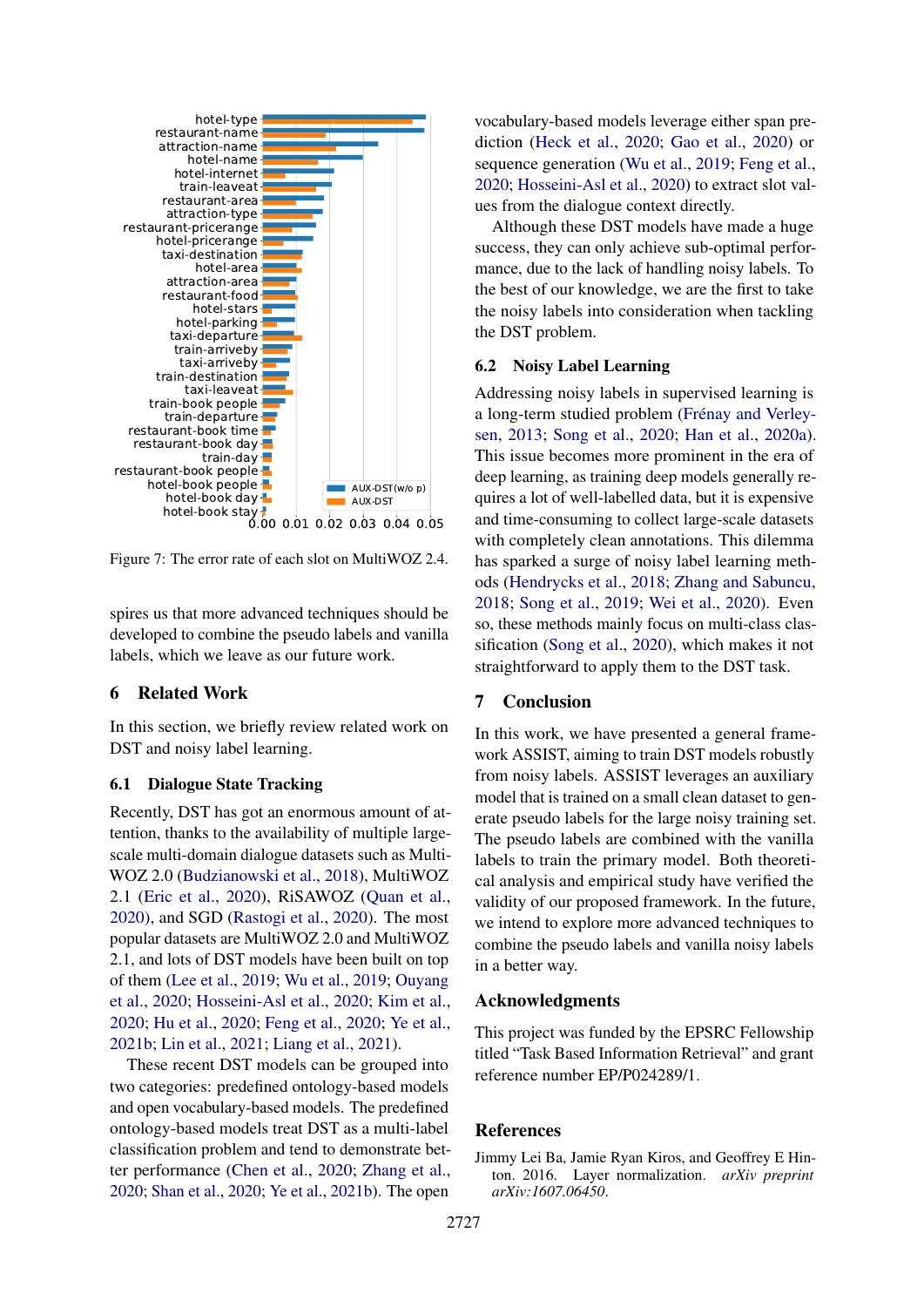- <span id="page-9-17"></span>Samuel R. Bowman, Luke Vilnis, Oriol Vinyals, Andrew Dai, Rafal Jozefowicz, and Samy Bengio. 2016. [Generating sentences from a continuous](https://doi.org/10.18653/v1/K16-1002) [space.](https://doi.org/10.18653/v1/K16-1002) In *Proceedings of The 20th SIGNLL Conference on Computational Natural Language Learning*, pages 10–21, Berlin, Germany. Association for Computational Linguistics.
- <span id="page-9-4"></span>Paweł Budzianowski, Tsung-Hsien Wen, Bo-Hsiang Tseng, Iñigo Casanueva, Stefan Ultes, Osman Ra-madan, and Milica Gašić. 2018. [MultiWOZ - a](https://doi.org/10.18653/v1/D18-1547) [large-scale multi-domain Wizard-of-Oz dataset for](https://doi.org/10.18653/v1/D18-1547) [task-oriented dialogue modelling.](https://doi.org/10.18653/v1/D18-1547) In *Proceedings of the 2018 Conference on Empirical Methods in Natural Language Processing*, pages 5016–5026, Brussels, Belgium. Association for Computational Linguistics.
- <span id="page-9-12"></span>Lu Chen, Boer Lv, Chi Wang, Su Zhu, Bowen Tan, and Kai Yu. 2020. Schema-guided multi-domain dialogue state tracking with graph attention neural networks. In *Proceedings of the AAAI Conference on Artificial Intelligence*, volume 34, pages 7521–7528.
- <span id="page-9-1"></span>Yun-Nung Chen, Asli Celikyilmaz, and Dilek Hakkani-Tür. 2017. [Deep learning for dialogue systems.](https://www.aclweb.org/anthology/P17-5004) In *Proceedings of the 55th Annual Meeting of the Association for Computational Linguistics: Tutorial Abstracts*, pages 8–14, Vancouver, Canada. Association for Computational Linguistics.
- <span id="page-9-9"></span>Jacob Devlin, Ming-Wei Chang, Kenton Lee, and Kristina Toutanova. 2019. [BERT: Pre-training of](https://doi.org/10.18653/v1/N19-1423) [deep bidirectional transformers for language under](https://doi.org/10.18653/v1/N19-1423)[standing.](https://doi.org/10.18653/v1/N19-1423) In *Proceedings of the 2019 Conference of the North American Chapter of the Association for Computational Linguistics: Human Language Technologies, Volume 1 (Long and Short Papers)*, pages 4171–4186, Minneapolis, Minnesota. Association for Computational Linguistics.
- <span id="page-9-3"></span>Layla El Asri, Hannes Schulz, Shikhar Sharma, Jeremie Zumer, Justin Harris, Emery Fine, Rahul Mehrotra, and Kaheer Suleman. 2017. [Frames: a](https://doi.org/10.18653/v1/W17-5526) [corpus for adding memory to goal-oriented dialogue](https://doi.org/10.18653/v1/W17-5526) [systems.](https://doi.org/10.18653/v1/W17-5526) In *Proceedings of the 18th Annual SIGdial Meeting on Discourse and Dialogue*, pages 207– 219, Saarbrücken, Germany. Association for Computational Linguistics.
- <span id="page-9-6"></span>Mihail Eric, Rahul Goel, Shachi Paul, Abhishek Sethi, Sanchit Agarwal, Shuyang Gao, Adarsh Kumar, Anuj Goyal, Peter Ku, and Dilek Hakkani-Tur. 2020. [MultiWOZ 2.1: A consolidated multi-domain dia](https://www.aclweb.org/anthology/2020.lrec-1.53)[logue dataset with state corrections and state track](https://www.aclweb.org/anthology/2020.lrec-1.53)[ing baselines.](https://www.aclweb.org/anthology/2020.lrec-1.53) In *Proceedings of the 12th Language Resources and Evaluation Conference*, pages 422–428, Marseille, France. European Language Resources Association.
- <span id="page-9-11"></span>Yue Feng, Yang Wang, and Hang Li. 2020. A sequenceto-sequence approach to dialogue state tracking. *arXiv preprint arXiv:2011.09553*.
- <span id="page-9-15"></span>Benoît Frénay and Michel Verleysen. 2013. Classification in the presence of label noise: a survey. *IEEE*

*transactions on neural networks and learning systems*, 25(5):845–869.

- <span id="page-9-0"></span>Jianfeng Gao, Michel Galley, Lihong Li, et al. 2019. Neural approaches to conversational ai. *Foundations and Trends® in Information Retrieval*, 13(2- 3):127–298.
- <span id="page-9-14"></span>Shuyang Gao, Sanchit Agarwal, Di Jin, Tagyoung Chung, and Dilek Hakkani-Tur. 2020. [From ma](https://doi.org/10.18653/v1/2020.nlp4convai-1.10)[chine reading comprehension to dialogue state track](https://doi.org/10.18653/v1/2020.nlp4convai-1.10)[ing: Bridging the gap.](https://doi.org/10.18653/v1/2020.nlp4convai-1.10) In *Proceedings of the 2nd Workshop on Natural Language Processing for Conversational AI*, pages 79–89, Online. Association for Computational Linguistics.
- <span id="page-9-8"></span>Bo Han, Quanming Yao, Tongliang Liu, Gang Niu, Ivor W Tsang, James T Kwok, and Masashi Sugiyama. 2020a. A survey of label-noise representation learning: Past, present and future. *arXiv preprint arXiv:2011.04406*.
- <span id="page-9-7"></span>Ting Han, Ximing Liu, Ryuichi Takanobu, Yixin Lian, Chongxuan Huang, Wei Peng, and Minlie Huang. 2020b. Multiwoz 2.3: A multi-domain taskoriented dataset enhanced with annotation corrections and co-reference annotation. *arXiv preprint arXiv:2010.05594*.
- <span id="page-9-13"></span>Michael Heck, Carel van Niekerk, Nurul Lubis, Christian Geishauser, Hsien-Chin Lin, Marco Moresi, and Milica Gasic. 2020. [TripPy: A triple copy strategy](https://www.aclweb.org/anthology/2020.sigdial-1.4) [for value independent neural dialog state tracking.](https://www.aclweb.org/anthology/2020.sigdial-1.4) In *Proceedings of the 21th Annual Meeting of the Special Interest Group on Discourse and Dialogue*, pages 35–44, 1st virtual meeting. Association for Computational Linguistics.
- <span id="page-9-2"></span>Matthew Henderson, Blaise Thomson, and Jason D. Williams. 2014. [The second dialog state tracking](https://doi.org/10.3115/v1/W14-4337) [challenge.](https://doi.org/10.3115/v1/W14-4337) In *Proceedings of the 15th Annual Meeting of the Special Interest Group on Discourse and Dialogue (SIGDIAL)*, pages 263–272, Philadelphia, PA, U.S.A. Association for Computational Linguistics.
- <span id="page-9-16"></span>Dan Hendrycks, Mantas Mazeika, Duncan Wilson, and Kevin Gimpel. 2018. Using trusted data to train deep networks on labels corrupted by severe noise. In *Proceedings of the 32nd International Conference on Neural Information Processing Systems*, pages 10477–10486.
- <span id="page-9-10"></span>Ehsan Hosseini-Asl, Bryan McCann, Chien-Sheng Wu, Semih Yavuz, and Richard Socher. 2020. A simple language model for task-oriented dialogue. *arXiv preprint arXiv:2005.00796*.
- <span id="page-9-5"></span>Jiaying Hu, Yan Yang, Chencai Chen, Liang He, and Zhou Yu. 2020. [SAS: Dialogue state tracking via](https://doi.org/10.18653/v1/2020.acl-main.567) [slot attention and slot information sharing.](https://doi.org/10.18653/v1/2020.acl-main.567) In *Proceedings of the 58th Annual Meeting of the Association for Computational Linguistics*, pages 6366– 6375, Online. Association for Computational Linguistics.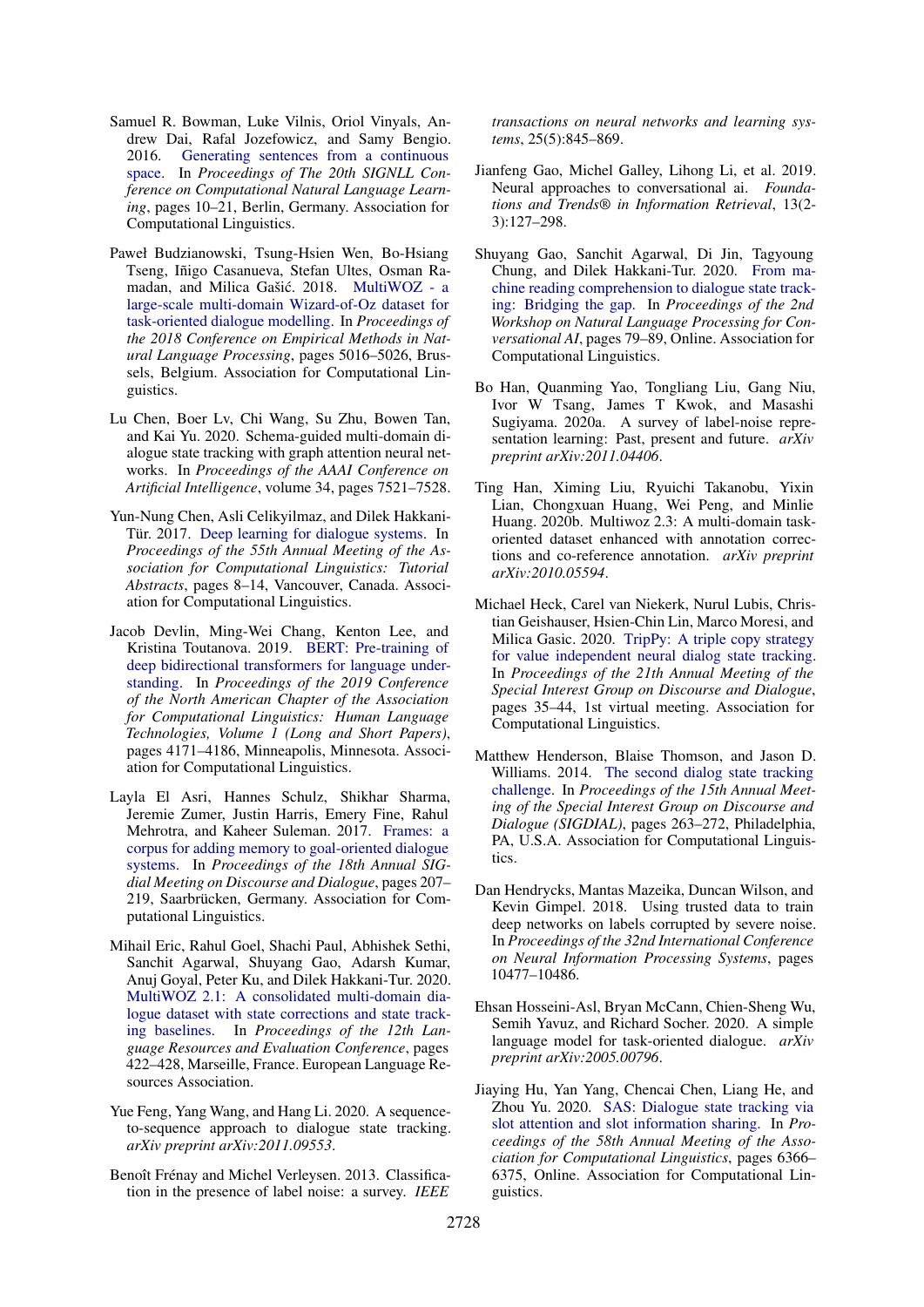- <span id="page-10-7"></span>Sungdong Kim, Sohee Yang, Gyuwan Kim, and Sang-Woo Lee. 2020. [Efficient dialogue state tracking by](https://doi.org/10.18653/v1/2020.acl-main.53) [selectively overwriting memory.](https://doi.org/10.18653/v1/2020.acl-main.53) In *Proceedings of the 58th Annual Meeting of the Association for Computational Linguistics*, pages 567–582, Online. Association for Computational Linguistics.
- <span id="page-10-19"></span>Diederik P Kingma and Jimmy Ba. 2014. Adam: A method for stochastic optimization. *arXiv preprint arXiv:1412.6980*.
- <span id="page-10-4"></span>Hwaran Lee, Jinsik Lee, and Tae-Yoon Kim. 2019. [SUMBT: Slot-utterance matching for universal and](https://doi.org/10.18653/v1/P19-1546) [scalable belief tracking.](https://doi.org/10.18653/v1/P19-1546) In *Proceedings of the 57th Annual Meeting of the Association for Computational Linguistics*, pages 5478–5483, Florence, Italy. Association for Computational Linguistics.
- <span id="page-10-16"></span>Shuailong Liang, Lahari Poddar, and Gyuri Szarvas. 2021. Attention guided dialogue state tracking with sparse supervision. *arXiv preprint arXiv:2101.11958*.
- <span id="page-10-9"></span>Weizhe Lin, Bo-Hsian Tseng, and Bill Byrne. 2021. Knowledge-aware graph-enhanced gpt-<br>2 for dialogue state tracking.  $arXiv$  preprint 2 for dialogue state tracking. *arXiv:2104.04466*.
- <span id="page-10-1"></span>Nikola Mrkšic, Diarmuid Ó Séaghdha, Tsung-Hsien ´ Wen, Blaise Thomson, and Steve Young. 2017. [Neu](https://doi.org/10.18653/v1/P17-1163)[ral belief tracker: Data-driven dialogue state track](https://doi.org/10.18653/v1/P17-1163)[ing.](https://doi.org/10.18653/v1/P17-1163) In *Proceedings of the 55th Annual Meeting of the Association for Computational Linguistics (Volume 1: Long Papers)*, pages 1777–1788, Vancouver, Canada. Association for Computational Linguistics.
- <span id="page-10-12"></span>Nagarajan Natarajan, Inderjit S Dhillon, Pradeep Ravikumar, and Ambuj Tewari. 2013. Learning with noisy labels. In *NIPS*, volume 26, pages 1196–1204.
- <span id="page-10-6"></span>Yawen Ouyang, Moxin Chen, Xinyu Dai, Yinggong Zhao, Shujian Huang, and Jiajun Chen. 2020. [Di](https://doi.org/10.18653/v1/2020.acl-main.5)[alogue state tracking with explicit slot connection](https://doi.org/10.18653/v1/2020.acl-main.5) [modeling.](https://doi.org/10.18653/v1/2020.acl-main.5) In *Proceedings of the 58th Annual Meeting of the Association for Computational Linguistics*, pages 34–40, Online. Association for Computational Linguistics.
- <span id="page-10-15"></span>Jun Quan, Shian Zhang, Qian Cao, Zizhong Li, and Deyi Xiong. 2020. [RiSAWOZ: A large-scale multi](https://doi.org/10.18653/v1/2020.emnlp-main.67)[domain Wizard-of-Oz dataset with rich semantic an](https://doi.org/10.18653/v1/2020.emnlp-main.67)[notations for task-oriented dialogue modeling.](https://doi.org/10.18653/v1/2020.emnlp-main.67) In *Proceedings of the 2020 Conference on Empirical Methods in Natural Language Processing (EMNLP)*, pages 930–940, Online. Association for Computational Linguistics.
- <span id="page-10-3"></span>Abhinav Rastogi, Xiaoxue Zang, Srinivas Sunkara, Raghav Gupta, and Pranav Khaitan. 2020. Towards scalable multi-domain conversational agents: The schema-guided dialogue dataset. In *Proceedings of the AAAI Conference on Artificial Intelligence*, volume 34, pages 8689–8696.
- <span id="page-10-17"></span>Yong Shan, Zekang Li, Jinchao Zhang, Fandong Meng, Yang Feng, Cheng Niu, and Jie Zhou. 2020. [A con](https://doi.org/10.18653/v1/2020.acl-main.563)[textual hierarchical attention network with adaptive](https://doi.org/10.18653/v1/2020.acl-main.563) [objective for dialogue state tracking.](https://doi.org/10.18653/v1/2020.acl-main.563) In *Proceedings of the 58th Annual Meeting of the Association for Computational Linguistics*, pages 6322–6333, Online. Association for Computational Linguistics.
- <span id="page-10-18"></span>Hwanjun Song, Minseok Kim, and Jae-Gil Lee. 2019. Selfie: Refurbishing unclean samples for robust deep learning. In *International Conference on Machine Learning*, pages 5907–5915. PMLR.
- <span id="page-10-13"></span>Hwanjun Song, Minseok Kim, Dongmin Park, Yooju Shin, and Jae-Gil Lee. 2020. Learning from noisy labels with deep neural networks: A survey. *arXiv preprint arXiv:2007.08199*.
- <span id="page-10-20"></span>Nitish Srivastava, Geoffrey Hinton, Alex Krizhevsky, Ilya Sutskever, and Ruslan Salakhutdinov. 2014. Dropout: a simple way to prevent neural networks from overfitting. *The journal of machine learning research*, 15(1):1929–1958.
- <span id="page-10-14"></span>Ashish Vaswani, Noam Shazeer, Niki Parmar, Jakob Uszkoreit, Llion Jones, Aidan N Gomez, Lukasz Kaiser, and Illia Polosukhin. 2017. Attention is all you need. *arXiv preprint arXiv:1706.03762*.
- <span id="page-10-11"></span>Hongxin Wei, Lei Feng, Xiangyu Chen, and Bo An. 2020. Combating noisy labels by agreement: A joint training method with co-regularization. In *Proceedings of the IEEE/CVF Conference on Computer Vision and Pattern Recognition*, pages 13726–13735.
- <span id="page-10-2"></span>Jason D Williams, Matthew Henderson, Antoine Raux, Blaise Thomson, Alan Black, and Deepak Ramachandran. 2014. The dialog state tracking challenge series. *AI Magazine*, 35(4):121–124.
- <span id="page-10-5"></span>Chien-Sheng Wu, Andrea Madotto, Ehsan Hosseini-Asl, Caiming Xiong, Richard Socher, and Pascale Fung. 2019. [Transferable multi-domain state gener](https://doi.org/10.18653/v1/P19-1078)[ator for task-oriented dialogue systems.](https://doi.org/10.18653/v1/P19-1078) In *Proceedings of the 57th Annual Meeting of the Association for Computational Linguistics*, pages 808–819, Florence, Italy. Association for Computational Linguistics.
- <span id="page-10-10"></span>Fanghua Ye, Jarana Manotumruksa, and Emine Yilmaz. 2021a. Multiwoz 2.4: A multi-domain task-oriented dialogue dataset with essential annotation corrections to improve state tracking evaluation. *arXiv preprint arXiv:2104.00773*.
- <span id="page-10-8"></span>Fanghua Ye, Jarana Manotumruksa, Qiang Zhang, Shenghui Li, and Emine Yilmaz. 2021b. Slot selfattentive dialogue state tracking. In *Proceedings of the Web Conference 2021*, pages 1598–1608.
- <span id="page-10-0"></span>Steve Young, Milica Gašić, Blaise Thomson, and Jason D Williams. 2013. Pomdp-based statistical spoken dialog systems: A review. *Proceedings of the IEEE*, 101(5):1160–1179.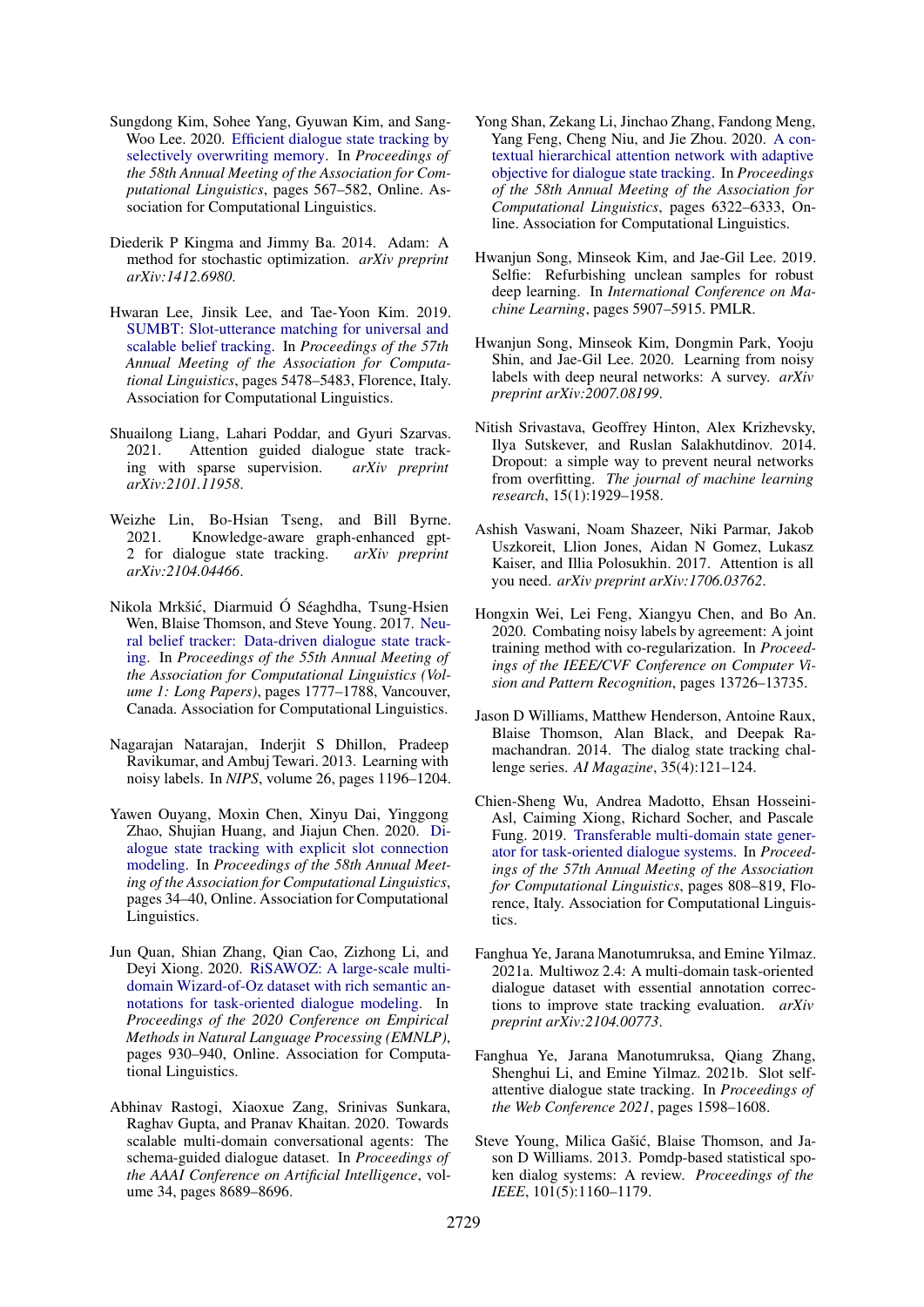- <span id="page-11-2"></span>Xiaoxue Zang, Abhinav Rastogi, Srinivas Sunkara, Raghav Gupta, Jianguo Zhang, and Jindong Chen. 2020. Multiwoz 2.2: A dialogue dataset with additional annotation corrections and state tracking baselines. *arXiv preprint arXiv:2007.12720*.
- <span id="page-11-1"></span>Chiyuan Zhang, Samy Bengio, Moritz Hardt, Benjamin Recht, and Oriol Vinyals. 2016. Understanding deep learning requires rethinking generalization. *arXiv preprint arXiv:1611.03530*.
- <span id="page-11-5"></span>Jianguo Zhang, Kazuma Hashimoto, Chien-Sheng Wu, Yao Wang, Philip Yu, Richard Socher, and Caiming Xiong. 2020. [Find or classify? dual strategy for](https://www.aclweb.org/anthology/2020.starsem-1.17) [slot-value predictions on multi-domain dialog state](https://www.aclweb.org/anthology/2020.starsem-1.17) [tracking.](https://www.aclweb.org/anthology/2020.starsem-1.17) In *Proceedings of the Ninth Joint Conference on Lexical and Computational Semantics*, pages 154–167, Barcelona, Spain (Online). Association for Computational Linguistics.
- <span id="page-11-6"></span>Zhilu Zhang and Mert R Sabuncu. 2018. Generalized cross entropy loss for training deep neural networks with noisy labels. In *Proceedings of the 32nd International Conference on Neural Information Processing Systems*, pages 8792–8802.
- <span id="page-11-0"></span>Qi Zhu, Kaili Huang, Zheng Zhang, Xiaoyan Zhu, and Minlie Huang. 2020. Crosswoz: A large-scale chinese cross-domain task-oriented dialogue dataset. *Transactions of the Association for Computational Linguistics*, 8:281–295.

# <span id="page-11-3"></span>A Proof of Theorem 1

*Proof.* Our proof is based on the bias-variance de-composition theorem<sup>[5](#page-11-7)</sup>. For any sample  $\mathcal{X}_t$  in the noisy training set  $\mathcal{D}_n$ , the approximation error with respect to the pseudo label  $\check{v}_t$  of slot s is defined as  $E_{\mathcal{D}_c}[\|\breve{\boldsymbol{v}}_t - \boldsymbol{v}_t\|_2^2]$ , which, according to the biasvariance decomposition theorem, can be decomposed into a bias term and a variance term, i.e.,

$$
E_{\mathcal{D}_c}[\|\breve{\boldsymbol{v}}_t - \boldsymbol{v}_t\|_2^2] = (\texttt{Bias}_{\mathcal{D}_c}[\breve{\boldsymbol{v}}_t])^2 + \texttt{Var}_{\mathcal{D}_c}[\breve{\boldsymbol{v}}_t],
$$

where

$$
\begin{aligned} &\texttt{Bias}_{\mathcal{D}_c}[\breve{\boldsymbol{v}}_t]=\|E_{\mathcal{D}_c}[\breve{\boldsymbol{v}}_t]-\boldsymbol{v}_t\|_2, \\ &\texttt{Var}_{\mathcal{D}_c}[\breve{\boldsymbol{v}}_t]=E_{\mathcal{D}_c}[\|E_{\mathcal{D}_c}[\breve{\boldsymbol{v}}_t]-\breve{\boldsymbol{v}}_t\|_2^2]. \end{aligned}
$$

In our approach, the auxiliary model is a BERTbased model, which has more than 110M parameters. Such a complex model is expected to be able to capture all the samples in the small clean dataset  $\mathcal{D}_c$ . Therefore, we can reasonably assume that the bias term is close to zero. Then, we have:

$$
\text{Bias}_{\mathcal{D}_c}[\breve{\boldsymbol{v}}_t] \approx 0 \Rightarrow E_{\mathcal{D}_c}[\breve{\boldsymbol{v}}_t] \approx \boldsymbol{v}_t.
$$

Considering that the pseudo labels are generated by the auxiliary model that is trained on an extra small clean dataset and this clean dataset is independent of the noisy training set, we can regard the pseudo labels and vanilla labels as independent of each other. Consequently, we obtain:

$$
E_{\mathcal{D}_c}[(\tilde{\boldsymbol{v}}_t - \boldsymbol{v}_t)^T (\breve{\boldsymbol{v}}_t - \boldsymbol{v}_t)]
$$
  
\n
$$
= [E_{\mathcal{D}_c}[\tilde{\boldsymbol{v}}_t - \boldsymbol{v}_t]]^T E_{\mathcal{D}_c}[\breve{\boldsymbol{v}}_t - \boldsymbol{v}_t]
$$
  
\n
$$
= [E_{\mathcal{D}_c}[\tilde{\boldsymbol{v}}_t - \boldsymbol{v}_t]]^T E_{\mathcal{D}_c}[\breve{\boldsymbol{v}}_t - E_{\mathcal{D}_c}[\breve{\boldsymbol{v}}_t]]
$$
  
\n
$$
= [E_{\mathcal{D}_c}[\tilde{\boldsymbol{v}}_t - \boldsymbol{v}_t]]^T \mathbf{0} = 0.
$$

Based on the formula above, we can now calculate the approximation error with respect to the combined label  $v_t^c$  of slot s as below:

$$
E_{\mathcal{D}_c}[\|\mathbf{v}_t^c - \mathbf{v}_t\|_2^2] = E_{\mathcal{D}_c}[\|\alpha \breve{\mathbf{v}}_t + (1 - \alpha)\tilde{\mathbf{v}}_t - \mathbf{v}_t\|_2^2] = E_{\mathcal{D}_c}[\|\alpha (\breve{\mathbf{v}}_t - \mathbf{v}_t) + (1 - \alpha)(\tilde{\mathbf{v}}_t - \mathbf{v}_t)\|_2^2] = \alpha^2 E_{\mathcal{D}_c}[\|\breve{\mathbf{v}}_t - \mathbf{v}_t\|_2^2] + (1 - \alpha)^2 E_{\mathcal{D}_c}[\|\tilde{\mathbf{v}}_t - \mathbf{v}_t\|_2^2],
$$

where the last equality holds because of  $E_{\mathcal{D}_c}$  [( $\tilde{\boldsymbol{v}}_t$  –  $(\boldsymbol{v}_t)^T(\boldsymbol{v}_t - \boldsymbol{v}_t)$  = 0. Then, we have:

$$
Y_{\boldsymbol{v}^c} = \frac{1}{|\mathcal{D}_n||\mathcal{S}|} \sum_{\mathcal{X}_t \in \mathcal{D}_n} \sum_{s \in \mathcal{S}} E_{\mathcal{D}_c}[\|\boldsymbol{v}_t^c - \boldsymbol{v}_t\|_2^2]
$$
  
= 
$$
\frac{\alpha^2}{|\mathcal{D}_n||\mathcal{S}|} \sum_{\mathcal{X}_t \in \mathcal{D}_n} \sum_{s \in \mathcal{S}} E_{\mathcal{D}_c}[\|\boldsymbol{v}_t - \boldsymbol{v}_t\|_2^2]
$$
  
+ 
$$
\frac{(1 - \alpha)^2}{|\mathcal{D}_n||\mathcal{S}|} \sum_{\mathcal{X}_t \in \mathcal{D}_n} \sum_{s \in \mathcal{S}} E_{\mathcal{D}_c}[\|\tilde{\boldsymbol{v}}_t - \boldsymbol{v}_t\|_2^2]
$$
  
= 
$$
\alpha^2 Y_{\tilde{\boldsymbol{v}}} + (1 - \alpha)^2 Y_{\tilde{\boldsymbol{v}}}.
$$

 $Y_{\mathbf{v}^c}$  reaches its minimum when  $\alpha = \frac{Y_{\mathbf{v}}}{Y_{\mathbf{v}}+1}$  $\frac{Y_{\tilde{\boldsymbol{v}}}}{Y_{\tilde{\boldsymbol{v}}}+Y_{\tilde{\boldsymbol{v}}}},$  and

$$
\min_{\alpha} Y_{\boldsymbol{v}^c} = \frac{Y_{\tilde{\boldsymbol{v}}} Y_{\tilde{\boldsymbol{v}}}}{Y_{\tilde{\boldsymbol{v}}} + Y_{\tilde{\boldsymbol{v}}}},
$$

 $\Box$ 

which concludes the proof.

# <span id="page-11-4"></span>B Training Details

Note that the proposed auxiliary model is also applied as one primary model in our experiments. In both cases, AdamW [\(Kingma and Ba,](#page-10-19) [2014\)](#page-10-19) is adopted as the optimizer, and a linear schedule with warmup is created to adjust the learning rate dynamically. The peak learning rate is set to 2.5e-5. The warmup proportion is fixed at 0.1. The dropout [\(Srivastava et al.,](#page-10-20) [2014\)](#page-10-20) probability and

<span id="page-11-7"></span><sup>5</sup>[https://en.wikipedia.org/wiki/](https://en.wikipedia.org/wiki/Bias-variance_tradeoff) [Bias-variance\\_tradeoff](https://en.wikipedia.org/wiki/Bias-variance_tradeoff)